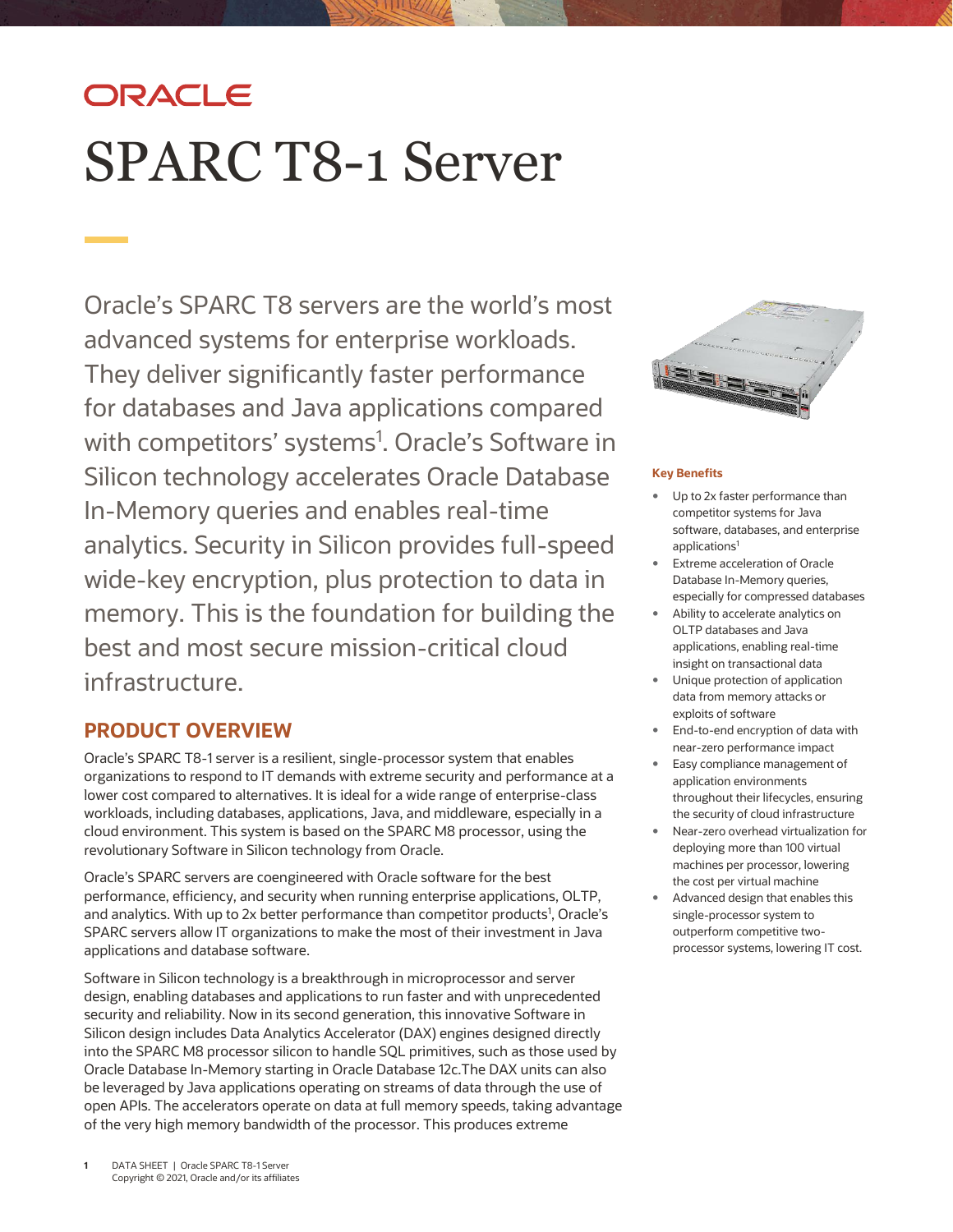acceleration of in-memory queries and analytics operations while processor cores are freed up to do other useful work. In addition, the ability of the DAX units to handle compressed data on the fly means that larger databases can be kept in memory or that less server memory needs to be configured for a given database size. Lastly, the SPARC M8 processor introduces Oracle Numbers units, which greatly accelerate Oracle Database operations involving floating point data. Consider the result: you can run fast in-memory analytics on your database, using much less memory than the size of your data, without significantly increasing server utilization rates or affecting your OLTP operations.

The Silicon Secured Memory feature of the SPARC M8 processor provides the capability of detecting and preventing invalid operations on application data, through hardware monitoring of software access to memory. This can stop malware from exploiting software vulnerabilities, such as buffer overflows. The hardware approach of Silicon Secured Memory is much faster than traditional software-based detection tools, meaning that security checks can be done in production without significant impact to performance. In addition, each processor core contains the fastest cryptographic acceleration in the industry, allowing IT organizations to deliver endto-end data encryption and secure transactions with near-zero performance impact. In summary: you can easily activate data protection and encryption security, by default, without additional hardware investment.

Software in Silicon features can be easily integrated with existing applications during development, testing, and production. Developers can use and validate Software in Silicon features by using Oracle's Software in Silicon open APIs, which are supported by a community of collaboration among developers, engineers, and experts offering resources to help you understand and integrate this revolutionary open technology.

The record-breaking performance of the servers based on the SPARC M8 processor comes from its 32 cores, each of which handles up to 8 threads using unique dynamic threading technology. The processor can dynamically adapt to provide extreme single-thread performance, or it can enable massive throughput by running up to 256 threads. The processor cores are designed to accelerate Java workloads, especially Java 8 applications or later, as well as database operations. Using this efficient design, together with Oracle Solaris virtualization technology with near-zero overhead, a much larger number of virtual machines can be supported on Oracle's SPARC servers compared with Intel® Xeon®–based systems. This results in a significant decrease in the cost per virtual machine.

The technology breakthrough in SPARC servers is enabled by the Oracle Solaris operating system. Oracle Solaris 11 is a secure, integrated, and open platform engineered for large-scale enterprise cloud environments with unique optimization for Oracle Database, middleware, and application deployments. Security can be easily set up and enabled by default, while single-step patching and immutable zones allow compliance to be maintained with simplicity.

You can create complete application software stacks, lock them securely, deploy them in a cloud, and update them in a single step, all while maintaining compliance and easily generating audit reports. Oracle Solaris 11 combines unique management options with powerful application-driven software-defined networking for agile deployment of cloud infrastructure.

Built-in virtualization capabilities in Oracle's SPARC servers include both Oracle Solaris Zones and Oracle VM Server for SPARC. These allow enterprise workloads to be run within a virtual environment with near-zero performance impact. You can virtualize and consolidate many servers onto one, reducing the physical footprint of the data center as well as lowering the costs of operation, power, and cooling. Oracle Solaris Zones technology provides the capability to run legacy applications that require earlier versions of Oracle Solaris.

#### **Key Features**

- Based on the advanced SPARC M8 processor, with proven secondgeneration Software in Silicon technology for efficiency, performance, and security
- Scalability within the same family of servers from 32 to 256 cores with complete compatibility for applications and management
- Oracle Solaris 11 operating system for secure and compliant application deployment through single-step patching and immutable zones
- Built-in, no-cost virtualization technology with Oracle Solaris Zones and Oracle VM Server for SPARC
- Guaranteed binary compatibility and support for legacy applications that run under Oracle Solaris 10, 9, and 8
- Up to 53TB of accelerated storage utilizing industry-standard NVMe technology in order to satisfy the most demanding I/O requirements
- Resilient server system with highest levels of reliability, availability, and serviceability (RAS) in a compact, energy-efficient footprint.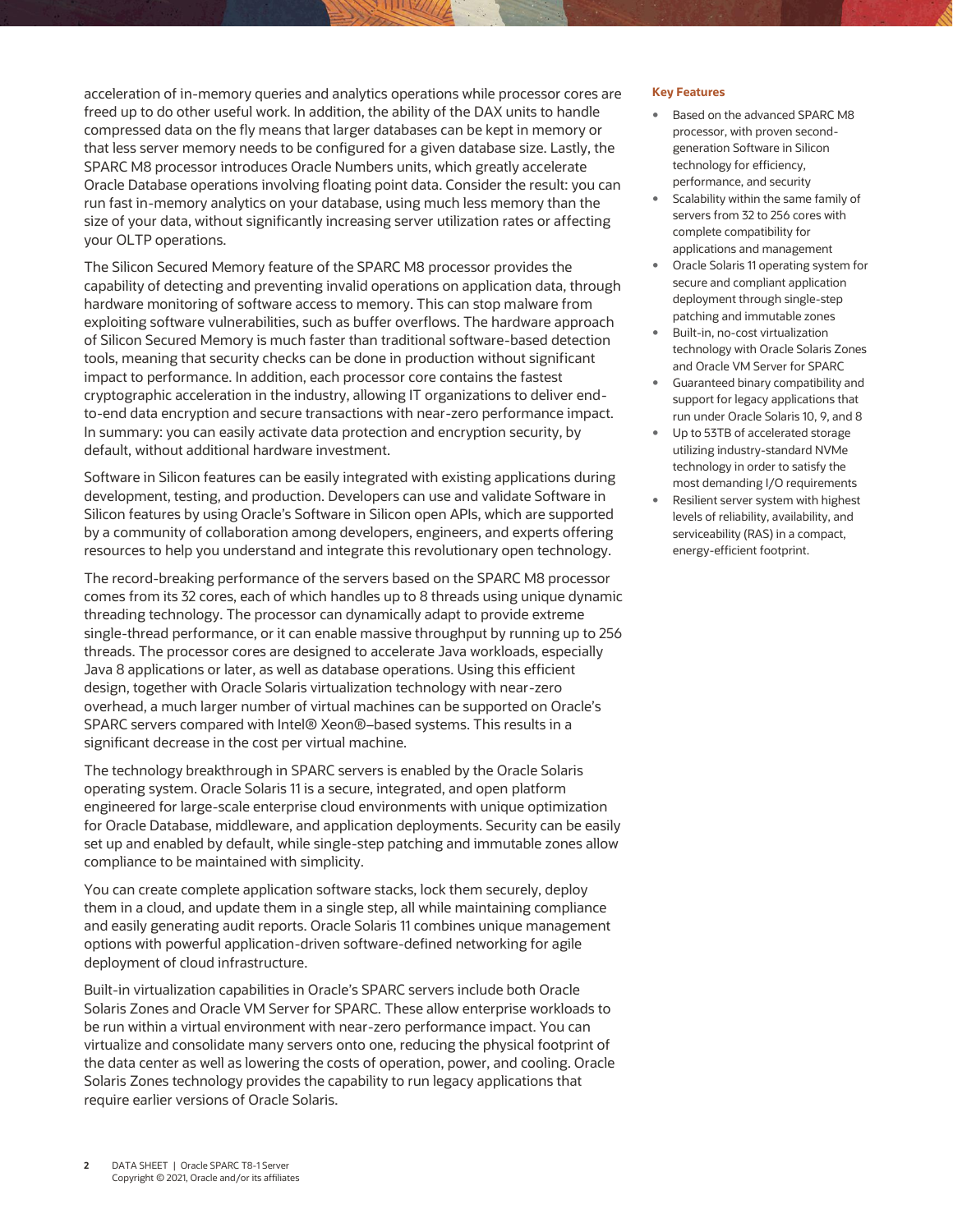Other advanced capabilities of the SPARC T8-1 server are large memory capacity, higher bandwidth, and minimal latency, which are achieved through four enhanced memory controllers per socket, faster and reduced-power DDR4 memory, and prefetch acceleration techniques. The I/O subsystem supports low-profile PCIe 3.0 adapters and industry-standard NVMe flash technology to provide high-capacity storage with minimal latency. Integrated controllers for networking, disks, and management reduce the cost of the system and provide greater expandability.

All Oracle servers ship with comprehensive server management tools at no additional cost. Oracle Integrated Lights Out Manager (Oracle ILOM) utilizes industry-standard protocols to provide secure and comprehensive local and remote management, including power management and monitoring, fault detection, and notification. Oracle Premier Support customers have access to My Oracle Support and multiserver management tools in Oracle Enterprise Manager Ops Center, a system management tool that, in conjunction with Oracle Enterprise Manager, coordinates servers, storage, and networking for a complete cloud infrastructure as a service (IaaS). Oracle Enterprise Manager Ops Center also features an automated service request capability, whereby potential issues are detected and reported to Oracle's support center without user intervention, ensuring the maximum service levels and simplified support.

# **SPARC T8-1 SERVER SPECIFICATIONS**

# **ARCHITECTURE**

# Processor

- Thirty-two core, 5.0 GHz SPARC M8 processor
- Up to 256 threads per processor (up to 8 threads per core)
- Eight Data Analytics Accelerator units per processor, each supporting four concurrent in-memory analytics engines with decompression
- Thirty-two on-chip encryption instruction accelerators (one per core) with direct non-privileged support for 16 industry-standard cryptographic algorithms: AES, Camellia, CRC32c, DES, 3DES, DH, DSA, ECC, MD5, RSA, SHA-1, SHA-224, SHA-256, SHA-3, SHA-384, and SHA-512
- Thirty-two floating-point units and thirty-two Oracle Numbers units per processor (one per core)
- One random number generator (one per processor)

#### Cache per Processor

- Level 1: 32 KB instruction and 16 KB data per core
- Level 2: 256 KB L2 I\$ per four cores, 128 KB L2 D\$ per core
- Level 3: 64 MB L3\$ on chip

#### System Configuration

- SPARC T8-1 servers are always configured with one SPARC M8 processor; not expandable
- Sixteen dual inline memory module (DIMM) slots per processor supporting half and fully populated memory configurations using 16, 32, 64 or 128 GB DDR4 DIMMs
	- 2 TB maximum memory configuration with 128 GB DIMMs

#### System Architecture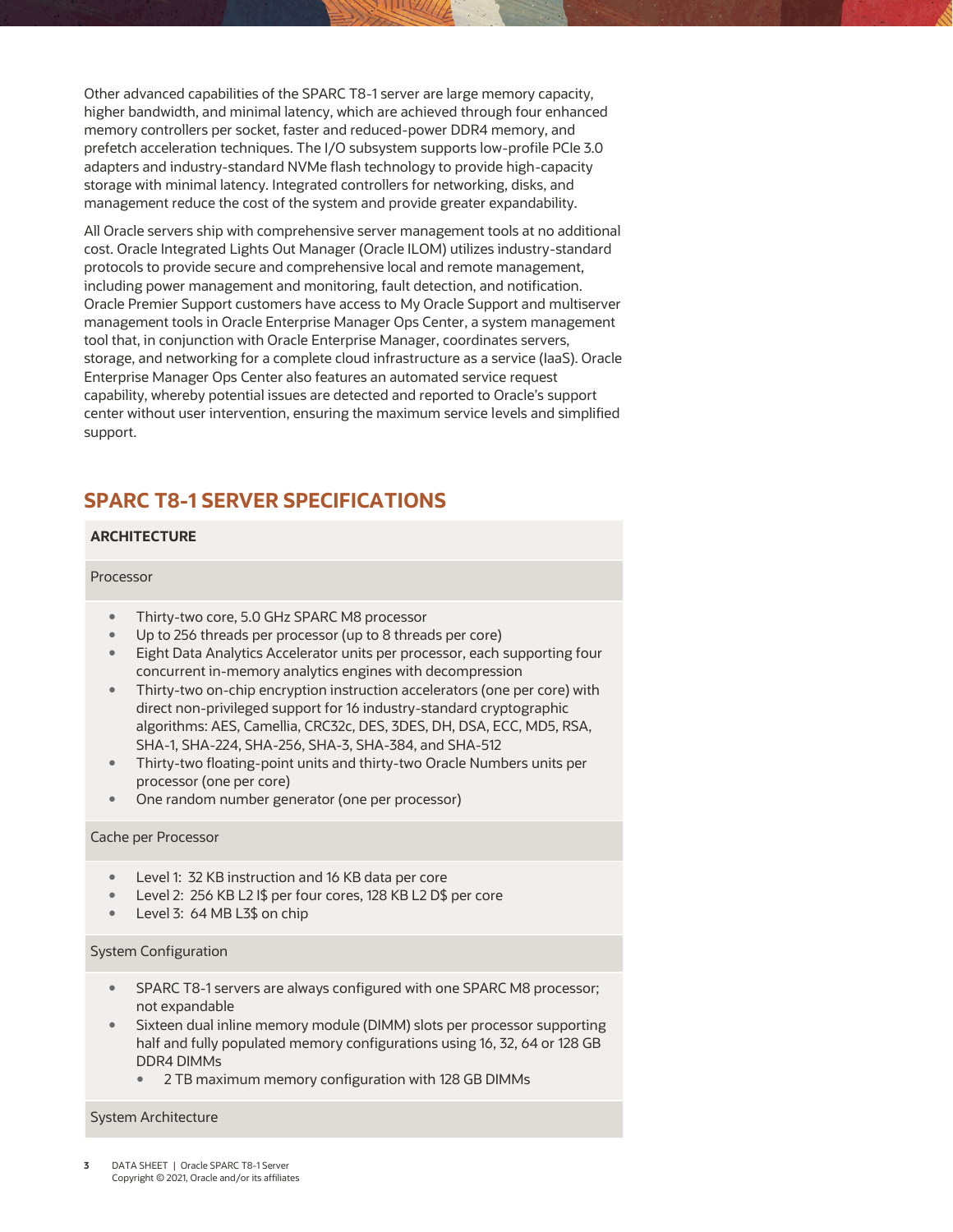• SPARC V9 architecture, ECC protected

## **INTERFACES**

- Network: Four 10 GbE (100 Mb/sec, 1 Gb/sec, 10 Gb/sec) ports, full duplex only, auto-negotiating
- Disks and internal storage: One SAS-3 controller providing hardware RAID 0, 1, and 1E/10 (ZFS file system provides higher levels of RAID)
- Expansion bus: Six low-profile PCIe 3.0 (four x8 and two x16 or x8) slots
- Ports: Four external USB (two front USB 2.0 and two rear USB 3.0), one RJ45 serial management port, console 100 Mb/1 Gb network port, and one VGA port

#### **MASS STORAGE AND MEDIA**

Internal storage:

- Up to eight 2.5-inch drives
	- 1,200 GB SAS-3 hard disk drives (HDD), maximum of eight
	- 800 GB SAS-3 solid state drive (SSD), maximum of eight
	- 6.8 TB NVMe solid state drives, maximum of four
- Oracle flash accelerators NVMe PCIe 3.0 cards
	- Oracle Flash Accelerator F640 v2, maximum of four

#### External storage:

- External DVD drive available
- Oracle offers a complete line of best-in-class, innovative storage, hardware, and software solutions, along with renowned world-class service and support. For more information, please refer to **[oracle.com/storage](http://www.oracle.com/storage)**

# **POWER SUPPLIES**

- Two hot-swappable AC 1,200 W redundant  $(1 + 1)$  power supplies
- Voltage 200 to 240 VAC, frequency 50/60 Hz
- Maximum operating input current at 200 VAC: 7 A per cord
- Maximum operating input power at 200 VAC: 1,300 W

#### **KEY RAS FEATURES**

- Hot-pluggable disk drives
- Redundant, hot-swappable power supplies and fans
- Environmental monitoring
- Extended memory protection with error correction within single SDRAM, triple-bit detection across SDRAMs, page retirement, memory scrubbing, cyclic redundancy check (CRC), message retry, and lane retire in hardware
- DIMM sparing enabled with fully populated memory slots, increasing system reliability and uptime
- System Interconnect: message retry, link retrain, and lane failover
- Integrated dual disk controllers with RAID 0, 1, and 1E/10
- Fault Management Architecture and Predictive Self Healing
- Live operating system upgrades
- Firmware updates during system operation
- Multiple PCIe root complexes for isolated I/O virtualization

#### **SOFTWARE**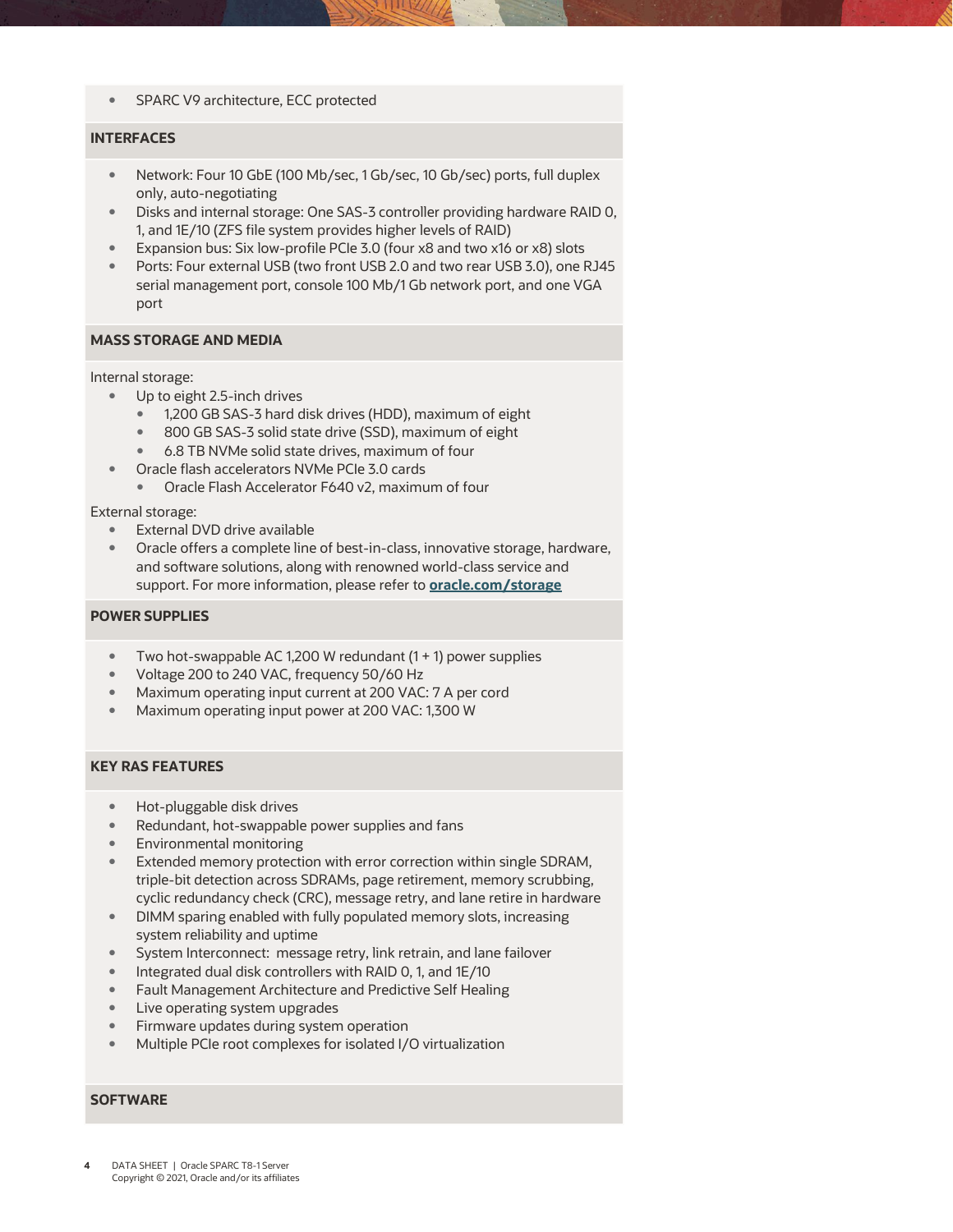# Operating System

Oracle recommends the latest version of Oracle Solaris 11.4 for enhanced performance and functionality, including features enabled by Software in Silicon technology

- Control domain: Oracle Solaris 11.3 SRU 24 or later
- The following versions are supported within guest domains:
	- Oracle Solaris 11.3 SRU 24 or later
	- Oracle Solaris 10 1/13\*
		- \* Plus required patches

Applications certified for Oracle Solaris 9 or 8 only may run in an Oracle Solaris 9 or 8 branded zone running within an Oracle Solaris 10 guest domain.

Software Included

- Oracle Solaris 11.4 (latest version), which includes Oracle VM Server for SPARC
- Oracle Solaris ZFS (default file system)

#### Virtualization

Built-in, no-cost Oracle VM Server for SPARC provides the flexibility and power for running multiple logical domains in a single server. Multiple Oracle Solaris Zones may be run within a single Oracle VM Server for SPARC logical domain.

# **ENVIRONMENT**

Operating temperature:

- 5° C to 35° C at 900 m (41° F to 95° F at 0 to 3,000 ft.)
- Decrease in maximum temperature: above 900 m (3,000 ft.) 1° C/300 m (1.8° F/1,000 ft.)

Nonoperating temperature:

- -40° C to 65° C at 900 m (-40° F to 149° F at 0 to 3,000 ft.)
- Decrease in maximum temperature: above 900 m (3,000 ft.) 1° C/300 m (1.8° F/1,000 ft.)

Operating relative humidity: 10% to 80% relative humidity, noncondensing, 27° C (81° F) wet bulb

Nonoperating relative humidity: Up to 85% relative humidity, noncondensing, 38° C (100° F) wet bulb

Operating altitude: 0 m to 3,000 m (0 ft. to 9,840 ft.) except in China markets where regulations may limit installations to a maximum altitude of 2,000 m

Nonoperating altitude: Up to 12,000 m (Up to 39,370 ft.)

Acoustic noise

DESCRIPTION | OPERATING AT 60% | OPERATING AT 100%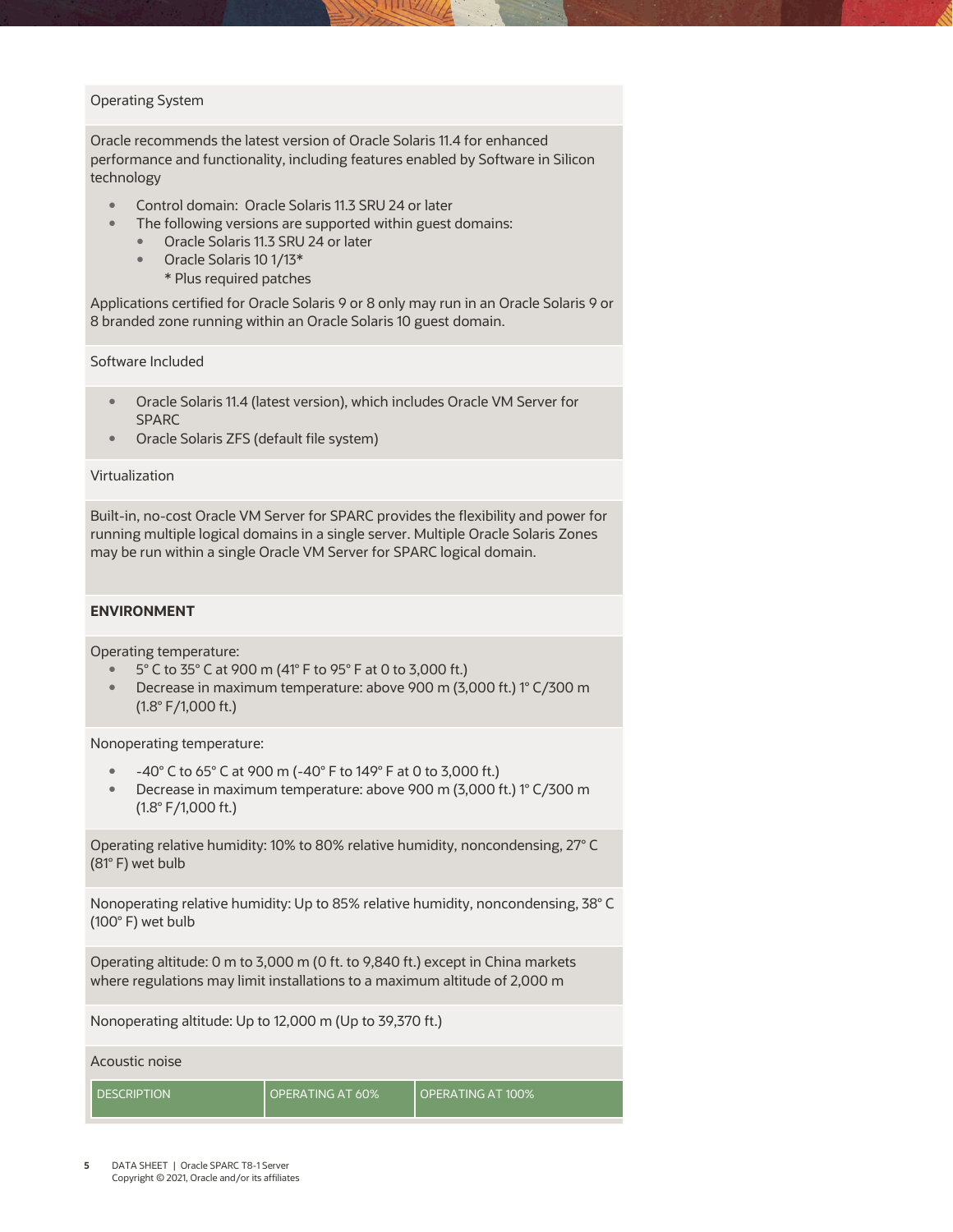| Sound power level — LwAd<br>$(1 B = 10 dB)$                                    | 8.2 B      | 9.7 B    |
|--------------------------------------------------------------------------------|------------|----------|
| Sound pressure level — LpAm<br>(energy average of four<br>bystander positions) | $66.2$ dBA | 80.3 dBA |

Cooling: 4,437 BTU/hr., 220 cfm max.

# **REGULATIONS (MEETS OR EXCEEDS THE FOLLOWING REQUIREMENTS)**

# **Safety:**

 UL/CSA 60950-1, EN 60950-1, and IEC 60950-1 CB Scheme with all country differences

# **EMC:**

- Emissions: FCC 47 CFR 15, ICES-003, EN55032, EN61000-3-2, and EN61000-3-3
- Immunity: EN 55024

# **Certifications:**

 North America Safety (NRTL), European Union (EU), International CB Scheme, BIS (India), BSMI (Taiwan), RCM (Australia), MSIP (Korea), and VCCI (Japan)

# **European Union directives:**

 Restriction of Hazardous Substances (RoHS) Directive 2011/65/EU, Low Voltage Directive 2014/35/EU, EMC Directive 2014/30/EU, and WEEE Directive 2012/19/EU

All standards and certifications referenced are to the latest official version. For additional detail, please contact your sales representative.

Other country regulations/certifications may apply.

# **DIMENSIONS AND WEIGHT**

- Height: 88 mm (3.5 in.); 2U
- Width: 445 mm (17.5 in.)
- Depth: 737 mm (29.0 in.)
- Weight: approx. 26.3 kg (58 lb.) without rackmount kit